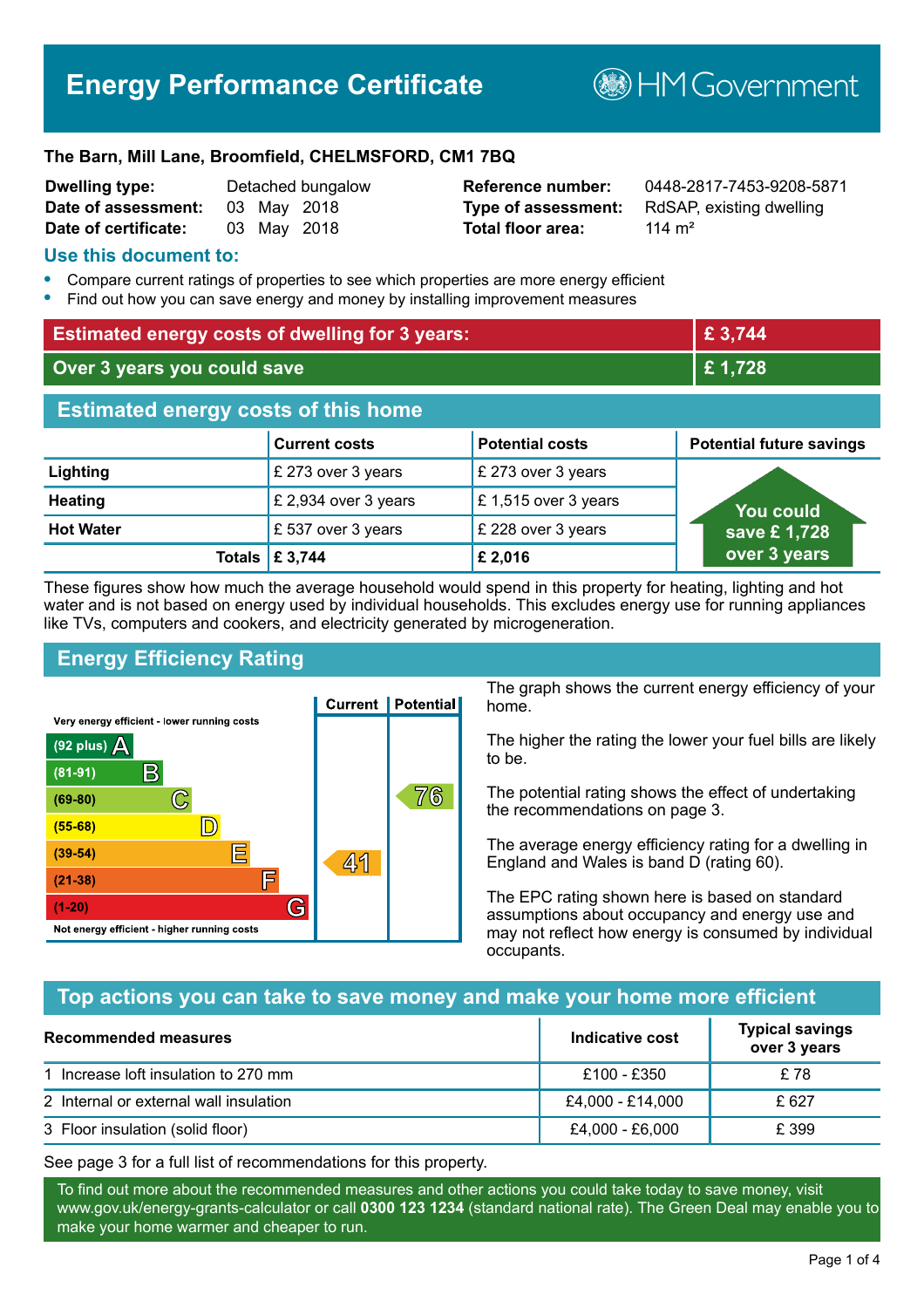#### **Summary of this home's energy performance related features**

| <b>Element</b>        | <b>Description</b>                                  | <b>Energy Efficiency</b> |
|-----------------------|-----------------------------------------------------|--------------------------|
| Walls                 | Solid brick, as built, partial insulation (assumed) | ★★★☆☆                    |
| Roof                  | Pitched, 250 mm loft insulation                     | ★★★★☆                    |
|                       | Pitched, 75 mm loft insulation                      | ★★★☆☆                    |
|                       | Pitched, 100 mm loft insulation                     | ★★★☆☆                    |
| Floor                 | Solid, no insulation (assumed)                      |                          |
| Windows               | Partial double glazing                              | ★★☆☆☆                    |
| Main heating          | Boiler and radiators, oil                           | ★★★☆☆                    |
| Main heating controls | Programmer and room thermostat                      | ★★★☆☆                    |
| Secondary heating     | Room heaters, dual fuel (mineral and wood)          |                          |
| Hot water             | Electric immersion, off-peak                        | ★★★☆☆                    |
| Lighting              | Low energy lighting in 83% of fixed outlets         | *****                    |

Current primary energy use per square metre of floor area: 310 kWh/m² per year

The assessment does not take into consideration the physical condition of any element. 'Assumed' means that the insulation could not be inspected and an assumption has been made in the methodology based on age and type of construction.

#### **Low and zero carbon energy sources**

Low and zero carbon energy sources are sources of energy that release either very little or no carbon dioxide into the atmosphere when they are used. Installing these sources may help reduce energy bills as well as cutting carbon. There are none provided for this home.

# **Your home's heat demand**

For most homes, the vast majority of energy costs derive from heating the home. Where applicable, this table shows the energy that could be saved in this property by insulating the loft and walls, based on typical energy use (shown within brackets as it is a reduction in energy use).

| <b>Heat demand</b>           | <b>Existing dwelling</b> | Impact of loft<br>insulation | Impact of cavity<br>wall insulation | Impact of solid<br>wall insulation |
|------------------------------|--------------------------|------------------------------|-------------------------------------|------------------------------------|
| Space heating (kWh per year) | 17.873                   | (504)                        | N/A                                 | (4,008)                            |
| Water heating (kWh per year) | 2,261                    |                              |                                     |                                    |

You could receive Renewable Heat Incentive (RHI) payments and help reduce carbon emissions by replacing your existing heating system with one that generates renewable heat, subject to meeting minimum energy efficiency requirements. The estimated energy required for space and water heating will form the basis of the payments. For more information, search for the domestic RHI on the www.gov.uk website.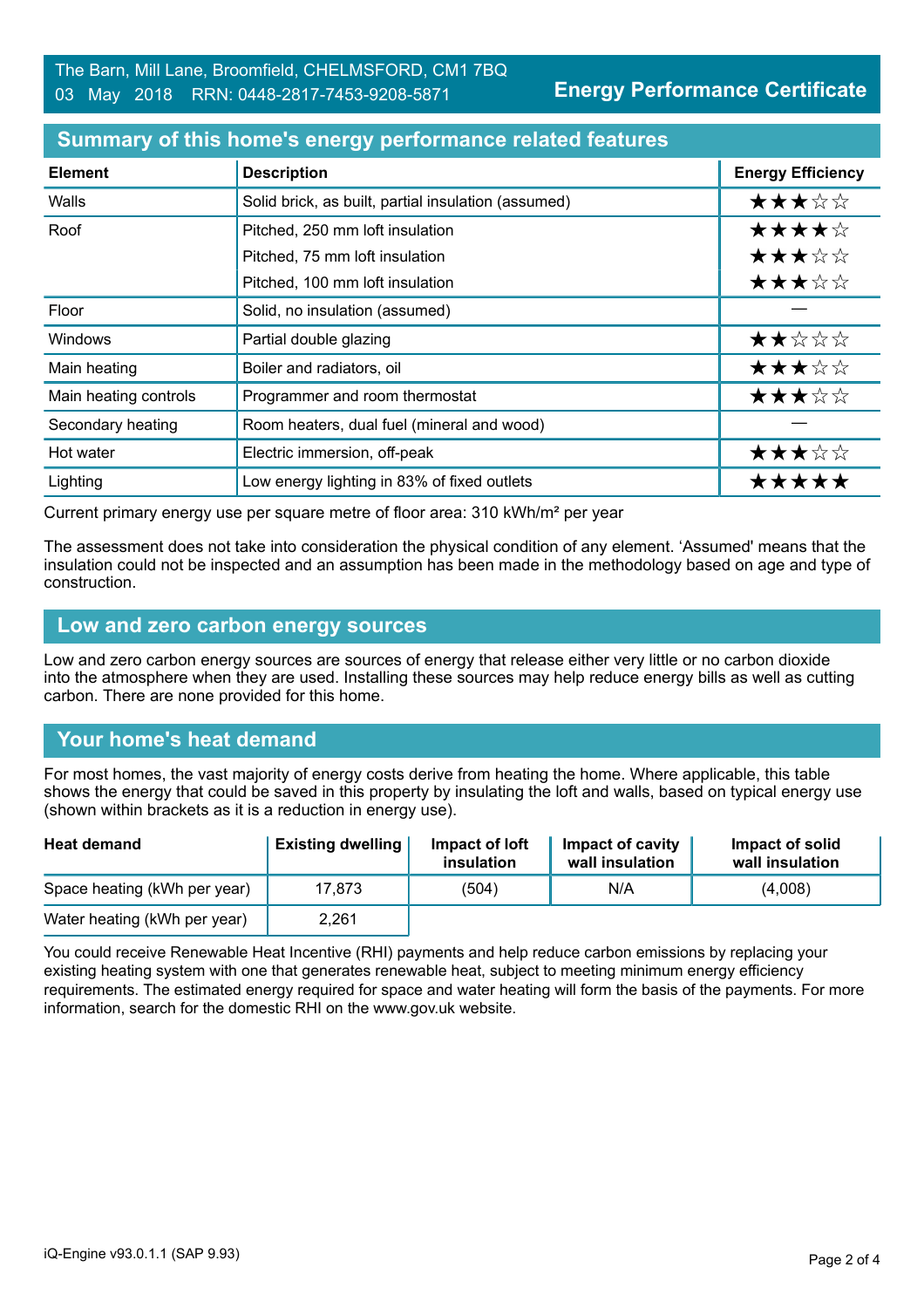#### **Recommendations**

The measures below will improve the energy performance of your dwelling. The performance ratings after improvements listed below are cumulative; that is, they assume the improvements have been installed in the order that they appear in the table. Further information about the recommended measures and other simple actions you could take today to save money is available at www.gov.uk/energy-grants-calculator. Before installing measures, you should make sure you have secured the appropriate permissions, where necessary. Such permissions might include permission from your landlord (if you are a tenant) or approval under Building Regulations for certain types of work.

| <b>Recommended measures</b>                                       | <b>Indicative cost</b> | <b>Typical savings</b><br>per year | <b>Rating after</b><br>improvement |
|-------------------------------------------------------------------|------------------------|------------------------------------|------------------------------------|
| Increase loft insulation to 270 mm                                | £100 - £350            | £26                                | <b>E42</b>                         |
| Internal or external wall insulation                              | £4,000 - £14,000       | £ 209                              | <b>E53</b>                         |
| Floor insulation (solid floor)                                    | £4,000 - £6,000        | £133                               | <b>D60</b>                         |
| Draught proofing                                                  | £80 - £120             | £7                                 | <b>D60</b>                         |
| Heating controls (thermostatic radiator valves)                   | £350 - £450            | £ 34                               | <b>D62</b>                         |
| Replace boiler with new condensing boiler                         | £2,200 - £3,000        | £100                               | <b>D63</b>                         |
| Solar water heating                                               | £4,000 - £6,000        | £42                                | <b>D66</b>                         |
| Replace single glazed windows with low-E double<br>glazed windows | £3,300 - £6,500        | £26                                | D67                                |
| Solar photovoltaic panels, 2.5 kWp                                | £5,000 - £8,000        | £ 312                              | C76                                |

# **Opportunity to benefit from a Green Deal on this property**

Green Deal Finance allows you to pay for some of the cost of your improvements in instalments under a Green Deal Plan (note that this is a credit agreement, but with instalments being added to the electricity bill for the property). The availability of a Green Deal Plan will depend upon your financial circumstances. There is a limit to how much Green Deal Finance can be used, which is determined by how much energy the improvements are estimated to **save** for a 'typical household'.

You may be able to obtain support towards repairs or replacements of heating systems and/or basic insulation measures, if you are in receipt of qualifying benefits or tax credits. To learn more about this scheme and the rules about eligibility, call the Energy Saving Advice Service on **0300 123 1234** for England and Wales.